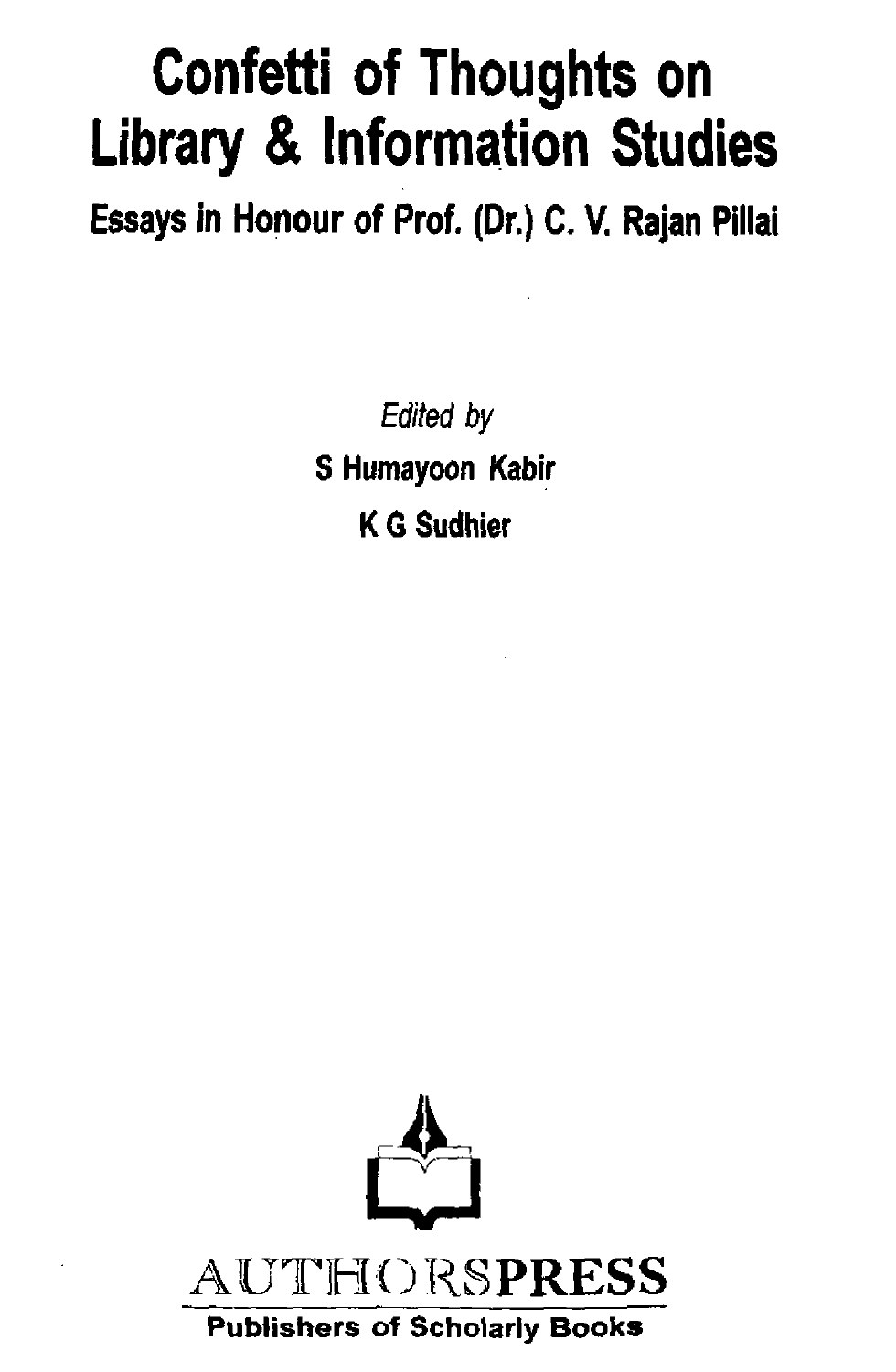Worldwide Circulation through Authorspress Global Network First Published 2010 by **Authorspress** E-35/103, Jawahar Park Laxmi Nagar, Delhi-110 092 e-mail: [authorspress@yahoo.com](mailto:authorspress@yahoo.com)

Copyright © 2010 Editors

*Confetti of Thoughts on Library & Information Studies: Essays in Honour of Prof. (Dr.) C. V. Rajan Pitlai* ISBN 978-81-7273-558-6

Printed in India at Tarun Offset, Delhi.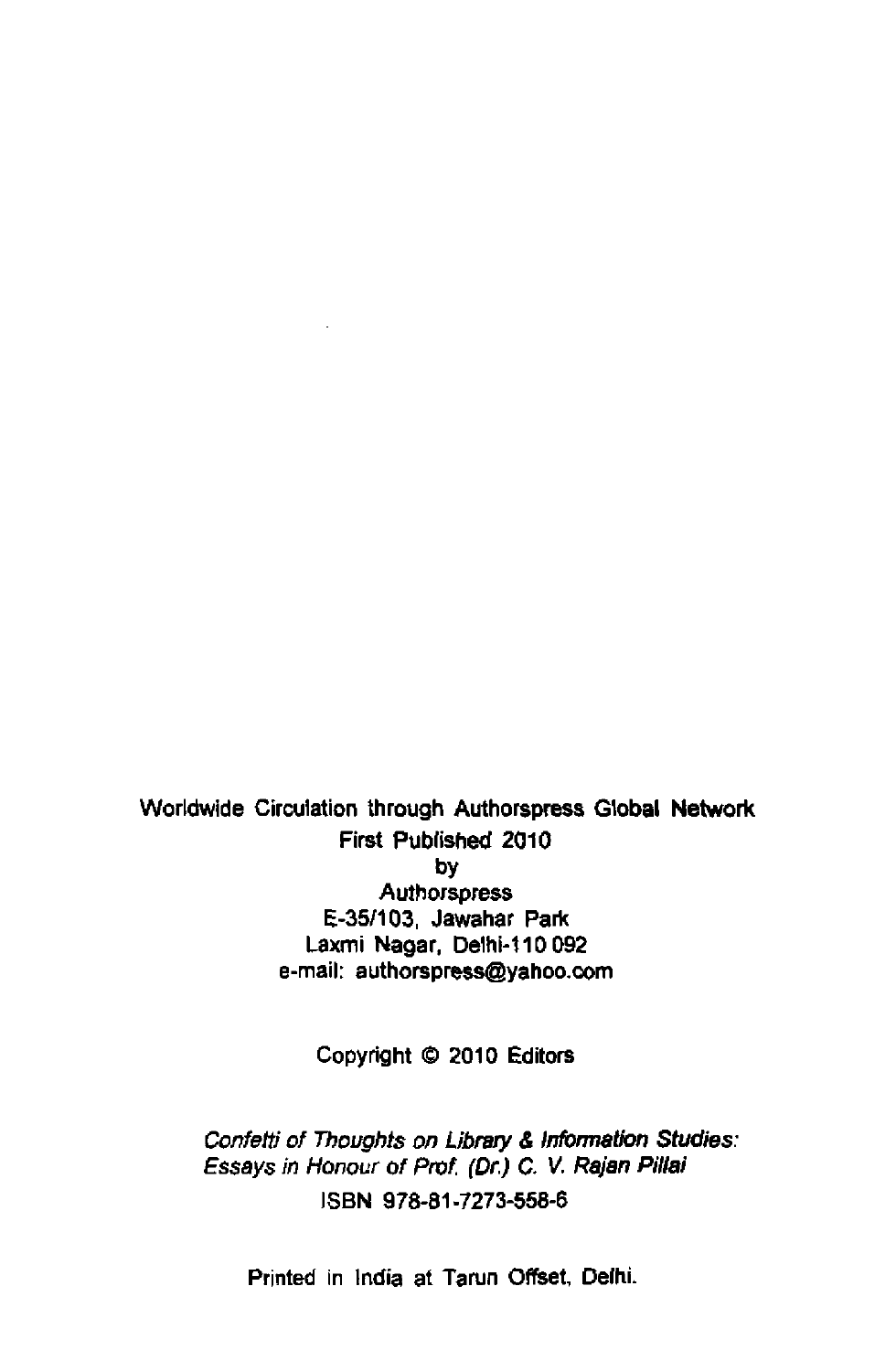## **Open Access and Institutional Repositories: The New Scholarly Publishing Scenario**

— V. Gopakumar and A. K. Baradol

*The paper discusses the changes that open access and institutional repositories have brought in the scholarly publishing scenario at the international level*, *and their impact on libraries and librarianship. The need for open access*, *its mechanism involved, open access publishing and open access archiving are discussed.*

#### Introduction

Open Access and Institutional Repositories are two buzzwords among the academia and the library and information science parlance. In the 80's the Universal Bibliographic Control was a dream of information scientists. Through the Universal Bibliographic Control, the universal availability of published literature or its bibliographic details was expected. This remained a dream because of the barriers of time, distance and language. But the advent of Internet, networked environments and huge server computers changed the scenario globally. Now time and distance are not at all barriers. Communication to the other end of the globe is a few mouse clicks away. The information revolution has made the world a global village.

In this changed situation the need for making available the research output from the academic and research institutions was felt seriously. This gave way to the concept of open access. Institutional repositories are the products of innovative ideas to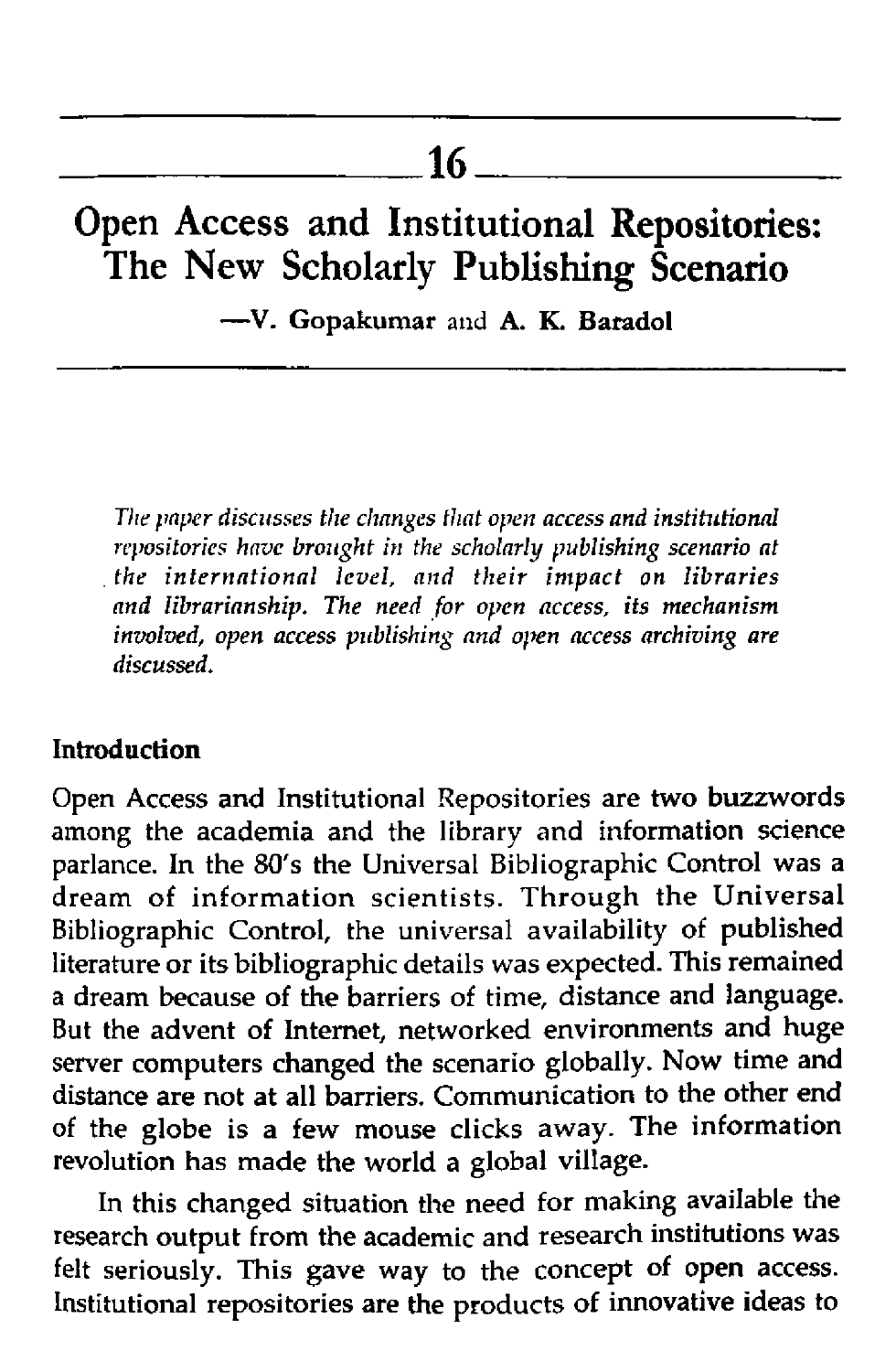make possible the concept of open access. This article discusses the changes that open access concept and institutional repositories have brought in the scholarly publishing Scenario globally and its impact on libraries and librarians hip as a whole.

#### Need for Open Access

The need for open access to scholarly literature is supported by several arguments. The different groups of stakeholders have their own arguments in respect of this concept. The academic and research institutions are consuming huge amount of funds for research with a view that the research would benefit the public. The public (taxpayer) feel that the research in academic as well as research institutions are funded by their money. Hence they are eligible to get access to the literature output of those research projects. This view is very much relevant in the case of medicine and applies to other subject fields too.

The view in support of open access held by researchers is exceedingly significant. An analysis of the traditional scholarly publishing scenario would reveal this. The scholarly publication is mainly centred on scholarly journals, where the journals have the monopoly in each areas of scholarship. The academic institutions and libraries of developing and under-developed countries have very little or even sometimes no access to such publications. So access to research was curtailed which in turn has adversely affected research globally.

"Most of the direct labor and much of the indirect cost required for the publication of a journal are derived from academic institutions that ultimately bear the cost of scholarly journals subscription fees. Faculty researchers produce the original research itself; academic editors and peer-reviewers select and validate the quality and priority of research; academic libraries process, house, and distribute the journals to end users, and library resources support archival preservation - all at little or no direct cost to the journals publishers themselves" (Crow, 2004).

Similarly, academic librarians all over the world were facing the so called 'Serials Crisis'. The cost of journal subscription was escalating, when academic institutions were not getting the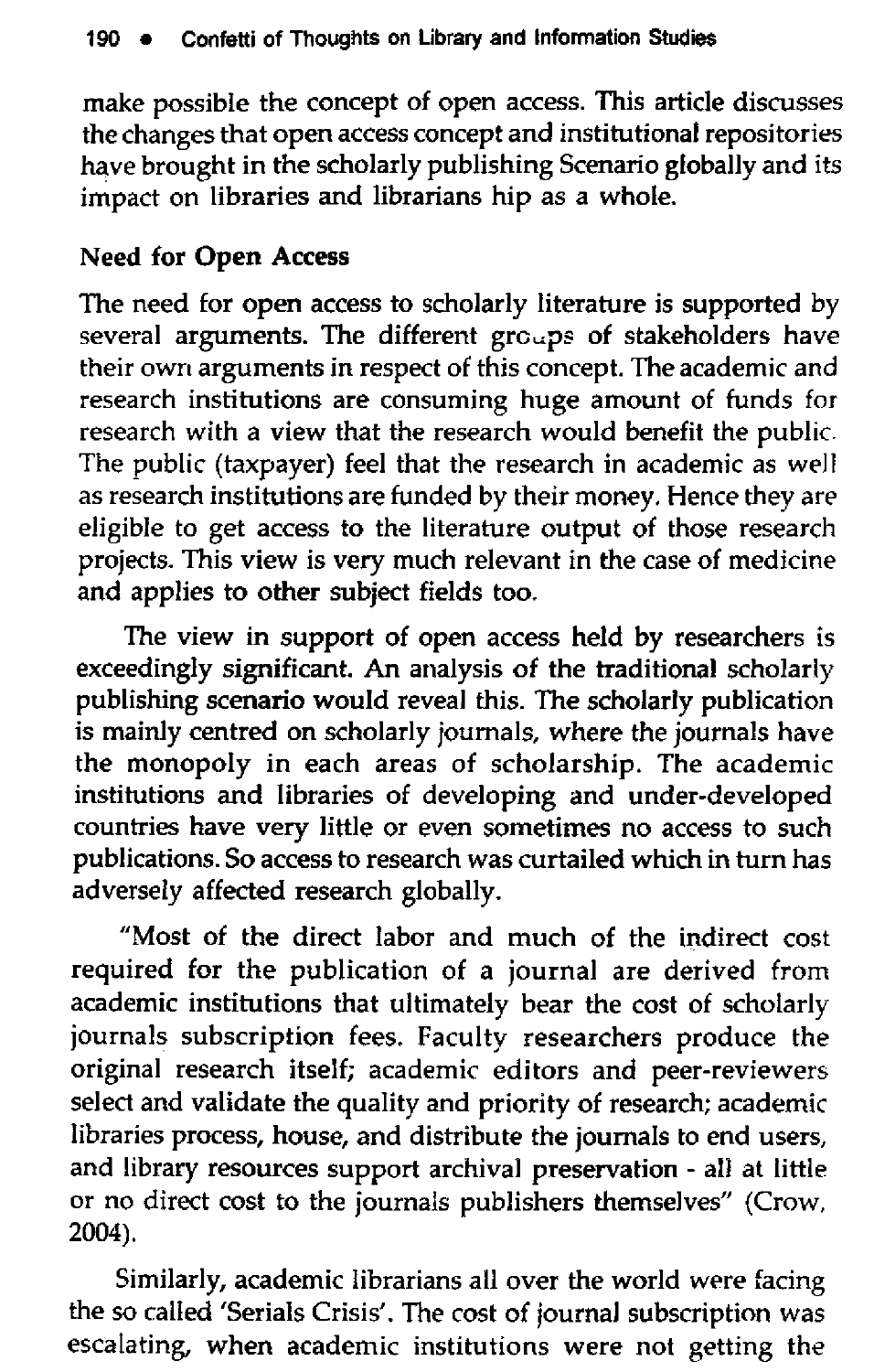

Figure 1: Traditional Scholarly Communication Process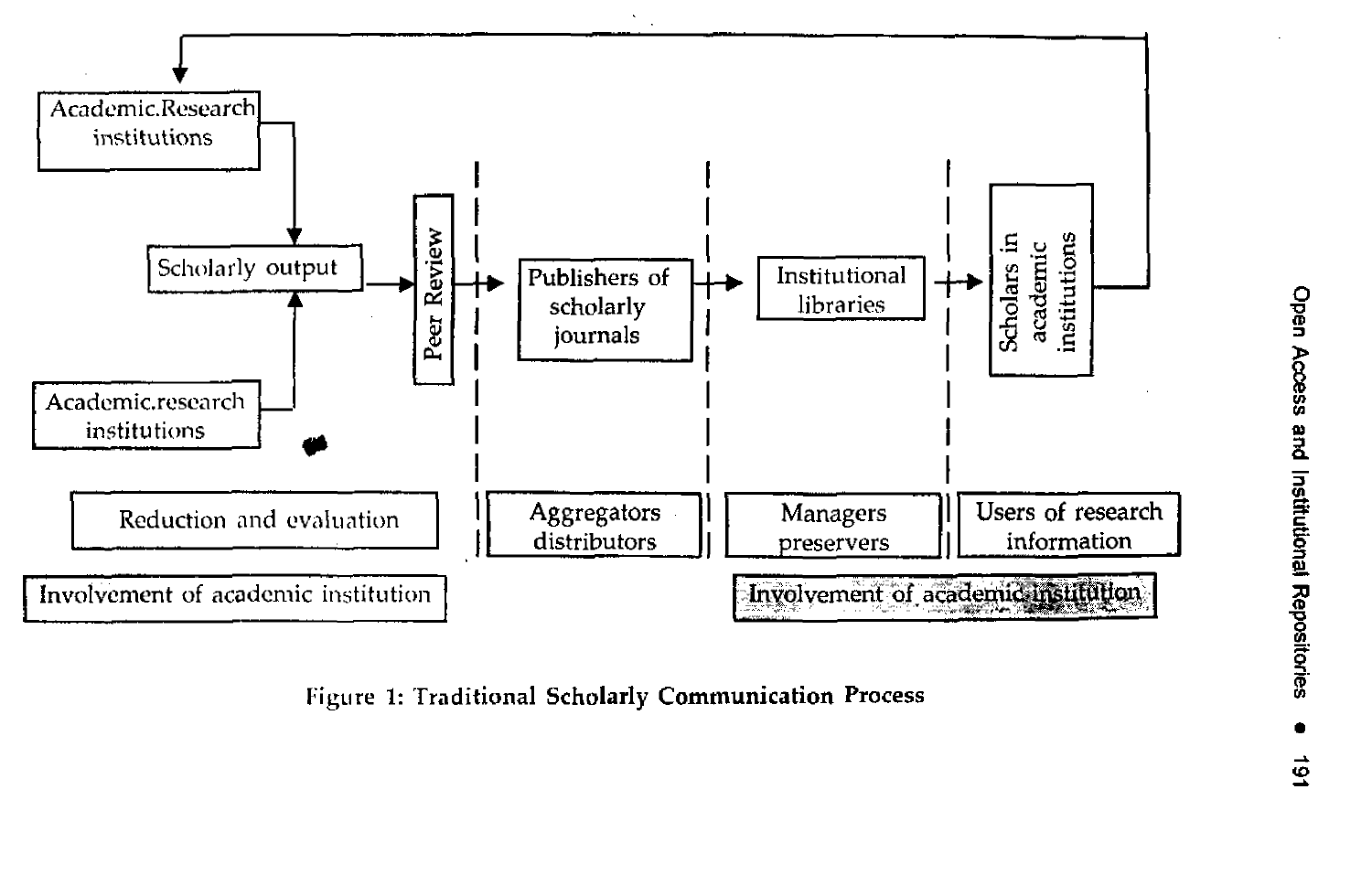required funding support. Librarians had no other choices than to cut down the number of journals to which they subscribe. The libraries were not able to purchase the journals in which the articles of their researchers were published.

The publication of an article submitted to a traditional journal took 36 to 52 weeks. But the real processes behind the traditional publishing like the creation, peer-review, correction and printing takes only very little time out of this. Hence between the production and dissemination of an article huge wastage of time occurs, which again leads to duplication of work and nonavailability of information regarding research results.

Yet another pragmatic view in favour of open access is that, when there is technology to improve communication and dissemination of research, why not we use it? Naturally the academic community all over the world thought of alternatives, where the developments in ICT have a great role to play.

#### Open Access: The Mechanism

The exorbitant cost of scholarly journals, shrinking library budgets, and the dream of information professionals to make globally available all published materials ultimately resulted in the creation of open access mechanisms. The main impetus for the development came in the form of developments in communication and technology. During the paper based publication era, there was no remedy to the above disgusting factors. But the ubiquitous web opened pathways for open access.

An analysis of the declarations in favour of open access reveals that the ultimate goal of open access movement is open access to peer reviewed scholarly literature. In 2002 the Open Society Institute initiated the Budapest Declaration (Budapest Open Access Initiative) supported by a group of scholars and later seconded by researchers and professionals all over the world.

The BOAI suggests two mechanisms by which the universal availability of peer-reviewed periodical literature. They are the Open Access Publishing (OAP), otherwise called the "Golden" road to open access and the Open Access Archiving (OAA), otherwise called as the "Green" road to open access.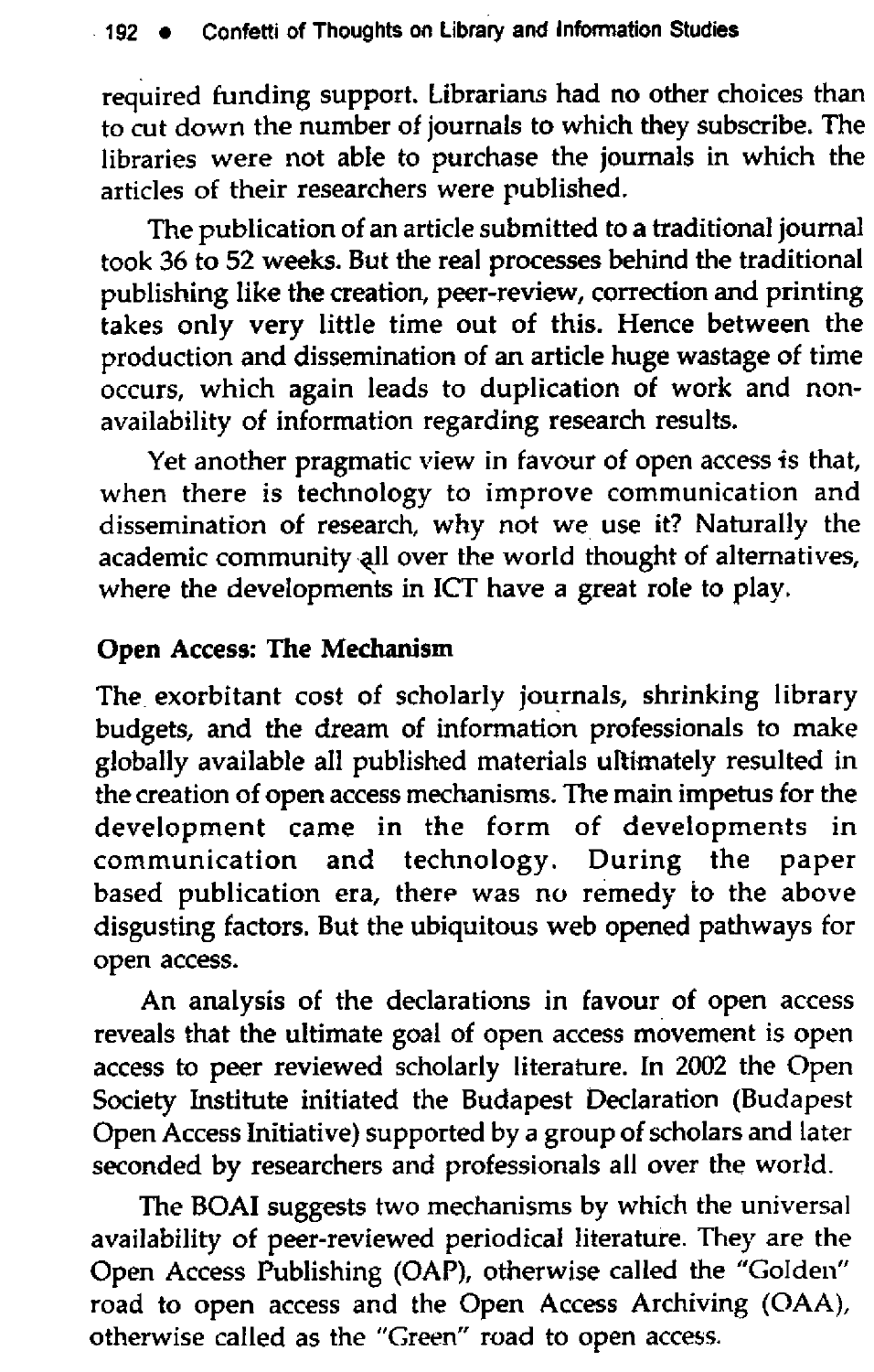#### Open Access Publishing (OAP)

In this model of open access publishing the peer-reviewed journals are published as open access publications and they provide instant online open access to articles upon publication. A journal may be "full OA", meaning that it makes all of its articles available under open access principles, or "hybrid OA", meaning that some articles are made openly accessible whereas others are not. Open access journals generally publish under a copyright licence rather than an assignment of copyright, allowing authors to retain copyright ownership of their work. Some open access journals charge publication fees and some do not. By making content available online for free, OA journals guarantee that anyone with access to the Internet also has access to timely and useful research publications. A large number of journals have already come to exist providing free online full text access. A directory of the *open access journals* is available under the URL [www.doaj.org.](http://www.doaj.org) This site lists more than 3,000 journals. Major publishers also have come out with open access journals. Open access journals that do not charge publication fees are usually able to do so because they are supported by a hosting institution or university (for example, the *Harvard Human Rights Journal* is published and supported by Harvard Law School) or because they receive funding from external research or charitable sources. For example, *D-Lib Magazine* is produced by the Corporation for National Research Initiatives (CNRI) and *Ariadne* is funded by the Museums, Libraries and Archives Council (MLA), JISC and the European Union, and also receives support from the University of Bath.

There is a common misconception that OA journals do not provide peer-review at all or do not provide the same level of peer-review as toll access publishers provide. However, this is not true. Open access publishing is completely consistent with peerreview. OA journals provide a level of peer-review as rigorous and dependable as that provided by toll-access publishers. They use the same standards, the same procedures, and even the same reviewers as conventional journals

One perceived disadvantage of open access journals at present is their lack of recognised research impact. Research impact is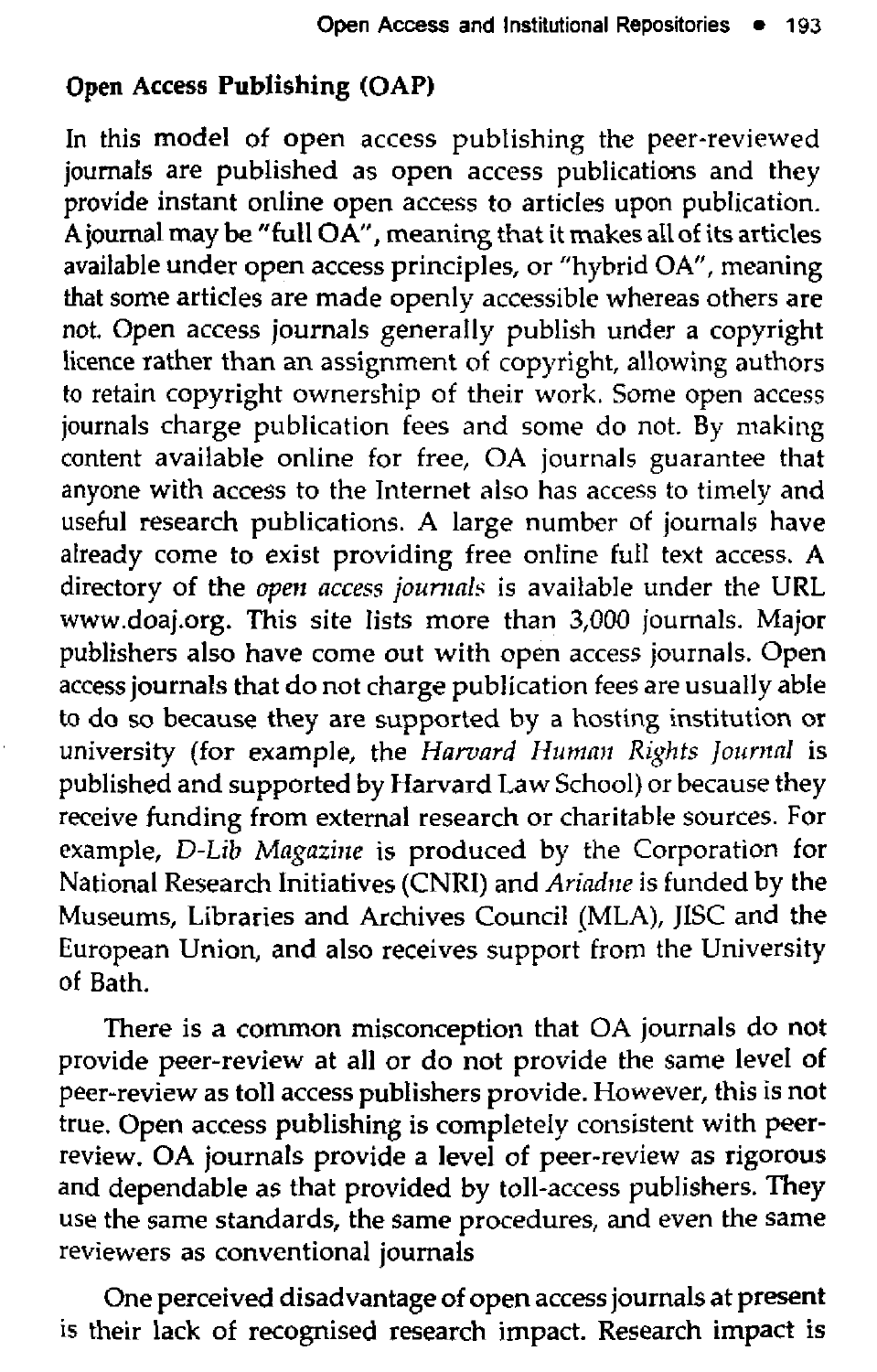defined as the extent to which a research articles is used for reading and further research.

#### Open Access Archiving (OAA)

This method of publishing is called the green road of open Access, where the authors are depositing their documents to a local repository which is available allowing open access. Wikipedia defines "institutional repository/' "An Institutional Repository is an online locus for collecting, preserving, and disseminating - in digital form - the intellectual output of an institution, particularly a research institution."

Fora university, this would include materials suchas research journal articles, before (preprints) and after (post-prints) undergoing peer review, and digital versions of theses and dissertations, but it might also include other digital assets generated by normal academic life, such as administrative documents, course notes, or learning objects. The four main objectives for having an institutional repository are:

- to create global visibility for an institution's scholarly research;
- $-$  to collect content in a single location;
- to provide open access to institutional research output by self archiving it; and
- to store and preserve other institutional digital assets, including unpublished or otherwise easily lost ("grey") literature (e.g., theses or technical reports).

The Scholarly Publishing and Academic Resources Coalition (SPARC) defines "institutional rep ositories" as *'"digital* collections capturing and preserving the intellectual output of a single university or a multiple institution community of colleges and universities "

What material will or will not be accepted for deposit in the institutional repository depends on an institution's open access policy. Usually, accepted material will include journal articles, research papers, book chapters and conference papers. Repositories have been designed to be interoperable through the use of common metadata standards developed by the Open Archives Initiative (OAI),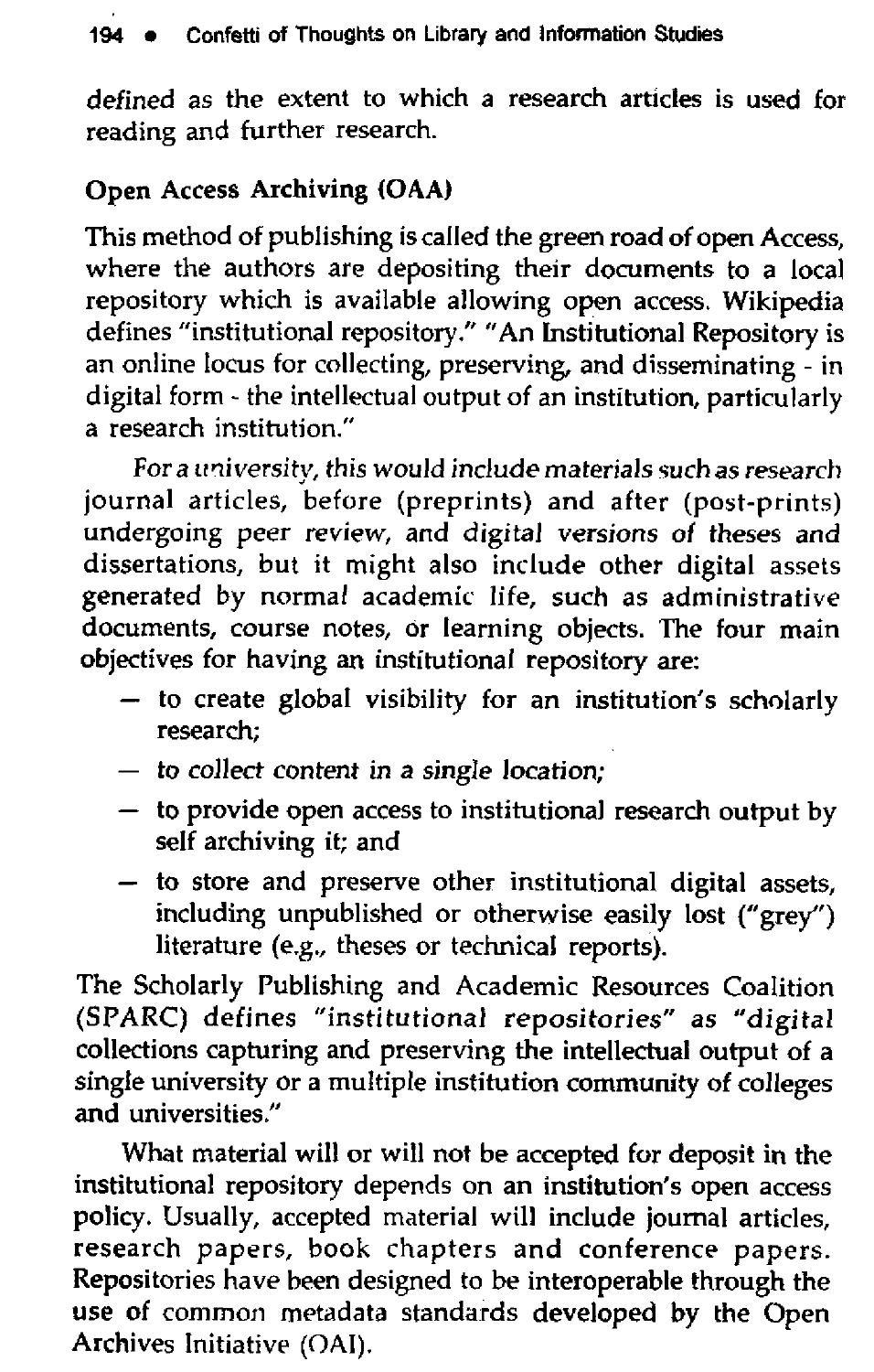The institutional repositories are online locus for depositing the scholarly publications of an academic or research institution. The mechanism for submission of articles, its storage and backup, indexing of metadata, and the control of user interfaces are all controlled by software interfaces. There are many open source software packages available for this purpose. The leading names among them are DSpace, Eprints.

DSpace (www.dspace.org) software for developing institutional repository which is freely available as open source software and you can customise and extend. It captures, stores, indexes, preserves and redistributes an organisation's research material in digital formats. This digital asset management software is jointly developed by Hewlett Packard and MIT Libraries. DSpace facilitates the institutions and universities to operate an open access and interoperable institutional repository at the local level.

Eprints (www.eprin.ts.org) is another generic repository building software developed by the University of Southampton. It is intended to create a highly configurable web-based repository. There are about 300 Eprints based repositories according to the Eprints website. This also is highly customisable software.

### Conclusion

The concept of open access has changed the scholarly publishing scenario globally. The extent to which we can attain bibliographic control is a matter of concern due to the limitations of policy matters of institutions involved in research and development.

#### References

- Crow, R. (2004). The case for institutional repositories: A SPARC position paper.
- Johnson, R. K. (2002). Institutional Repositories: Partnering with faculty to enhance scholarly communication. *D-Lib Magazine*, 8 (11).
- Lynch, C. A. (2003). Institutional Repositories: Essential infrastructure for scholarship in the digital age. *Portal: Libraries and the Academy*, 3(2), 327-336.